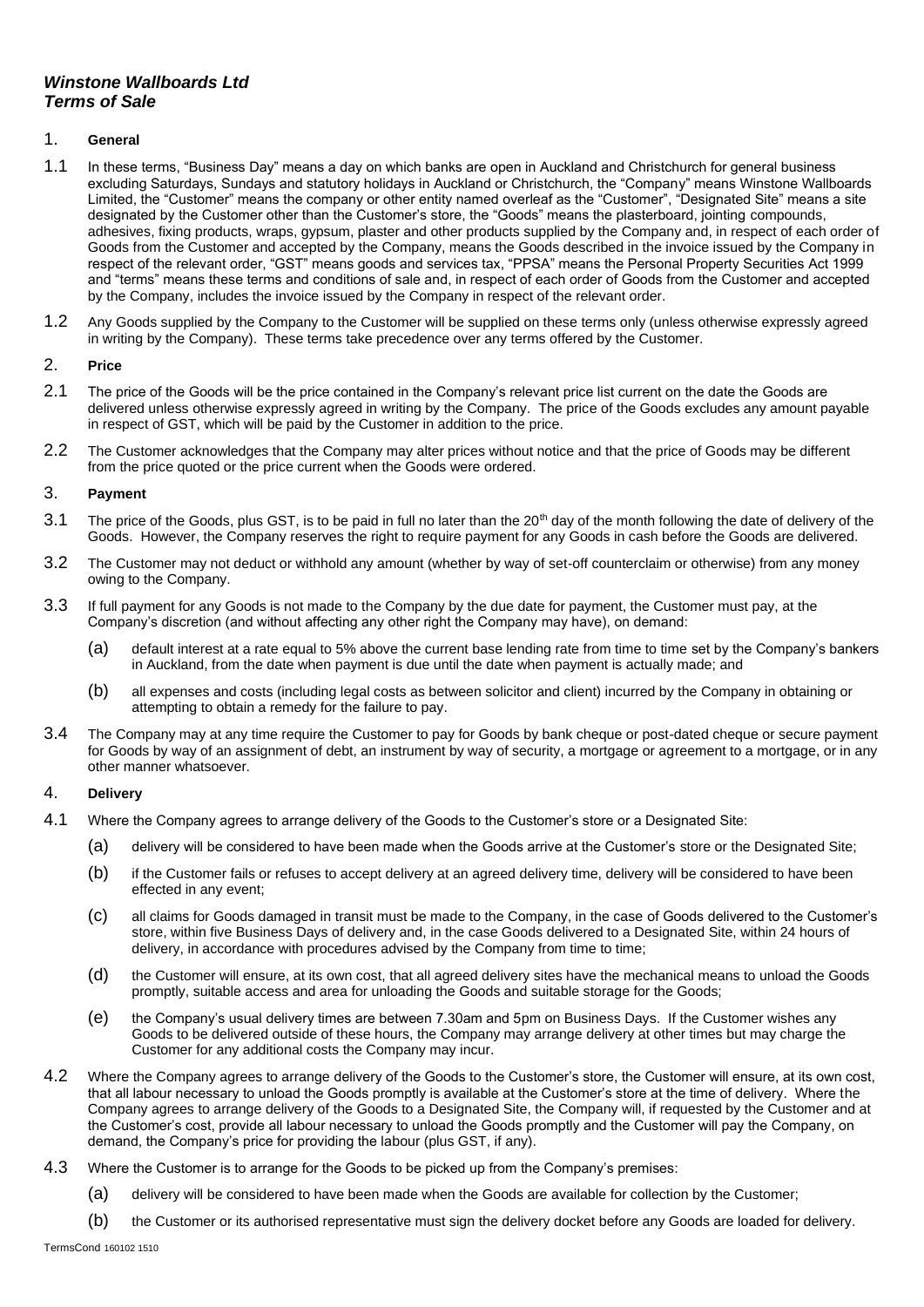- 4.4 Delivery of Goods may be by instalments.
- 4.5 The Company will endeavour to meet agreed delivery dates but will not be liable, nor may the Customer cancel any order, for late delivery.
- 4.6 All claims for short or defective delivery must be made to the Company, in the case of Goods delivered to the Customer's store or collected by the Customer, within five Business Days of delivery and in the case of Goods delivered to a Designated Site, within 24 hours of delivery, in accordance with procedures advised by the Company from time to time. The Customer may not cancel any order for short or defective delivery.
- 4.7 If the Customer fails or refuses to take delivery of any Goods at an agreed delivery time, or if an agreed delivery site does not have the mechanical means, access, area or storage referred to in clause 4.1(d) or the Customer does not provide the labour necessary to unload the Goods under clause 4.2, the Company may charge the Customer (without limiting any other right the Company may have) for any expenses or additional costs incurred by the Company as a result.

### 5. **Risk**

The Customer bears the risk of any loss or damage to the Goods due to any cause whatsoever after delivery of the Goods.

# 6. **Ownership**

- 6.1 Ownership of the Goods does not pass to the Customer until:
	- (a) all amounts owing by the Customer to the Company in respect of the Goods have been paid;
		- (b) all other obligations of the Customer to the Company in respect of the Goods have been met.
- 6.2 Until ownership of the Goods passes, the Customer:
	- (a) must keep full and complete records of the Goods;
	- (b) must return the Goods if requested to do so by the Company following non-payment of any amount owing by the Customer to the Company or non-fulfilment of any other obligation of the Customer to the Company, without limiting any other right the Company may have;
	- (c) gives the Company the right to inspect the Goods or any part of them at all reasonable times;
	- (d) must not change its name, address or contact details without providing the Company with at least 20 Business Days prior written notice;
	- (e) waives its right:
		- (i) to receive a copy of any verification statement;
		- (ii) to receive a copy of any financing charge statement;
		- (iii) to receive any notice that the Company intends to sell the Goods or to retain the Goods on enforcement of the security interest (as defined in PPSA) granted to the Company under these terms;
		- (iv) to object to a Company proposal to retain the Goods in satisfaction of any obligation owed by the Customer to the Company;
		- (v) to receive a statement of account on sale of the Goods;
		- (vi) to redeem the Goods; and
		- (vii) where any Good becomes an accession, as defined in the PPSA, to not have any goods damaged when the Company removes the accession, to receive notice of removal of the accession and to apply to the court for an order concerning the removal of the accession,

under the PPSA;

- (f) must not give to the Company a written demand or allow any other person to give the Company a written demand requiring the Company to register a financing change statement under the PPSA or enter into or allow any other person to enter into the register of personal property securities a financing change statement under PPSA.
- 6.3 The Customer acknowledges that it has received value as at the date of first delivery of the Goods and has not agreed to postpone the time for attachment of the security interest (as defined in PPSA) granted to the Company under these terms.

### 7. **Warranties and Liability**

- 7.1 Subject to clause 7.5, all warranties, descriptions, representations or conditions whether implied by law or otherwise are, and all other liability of the Company, whether in tort (including negligence), contract or otherwise is, expressly excluded.
- 7.2 Insofar as the Company may be liable notwithstanding clause 7.1, the total liability of the Company whether in tort (including negligence), contract or otherwise for any loss, damage or injury arising directly or indirectly from any defect in or noncompliance of any Goods or any other breach of the Company's obligations is, subject to clause 7.5, limited to the lesser of:
	- (a) the price of the Goods complained of;
	- (b) the cost of repairing or replacing the defective Goods; or